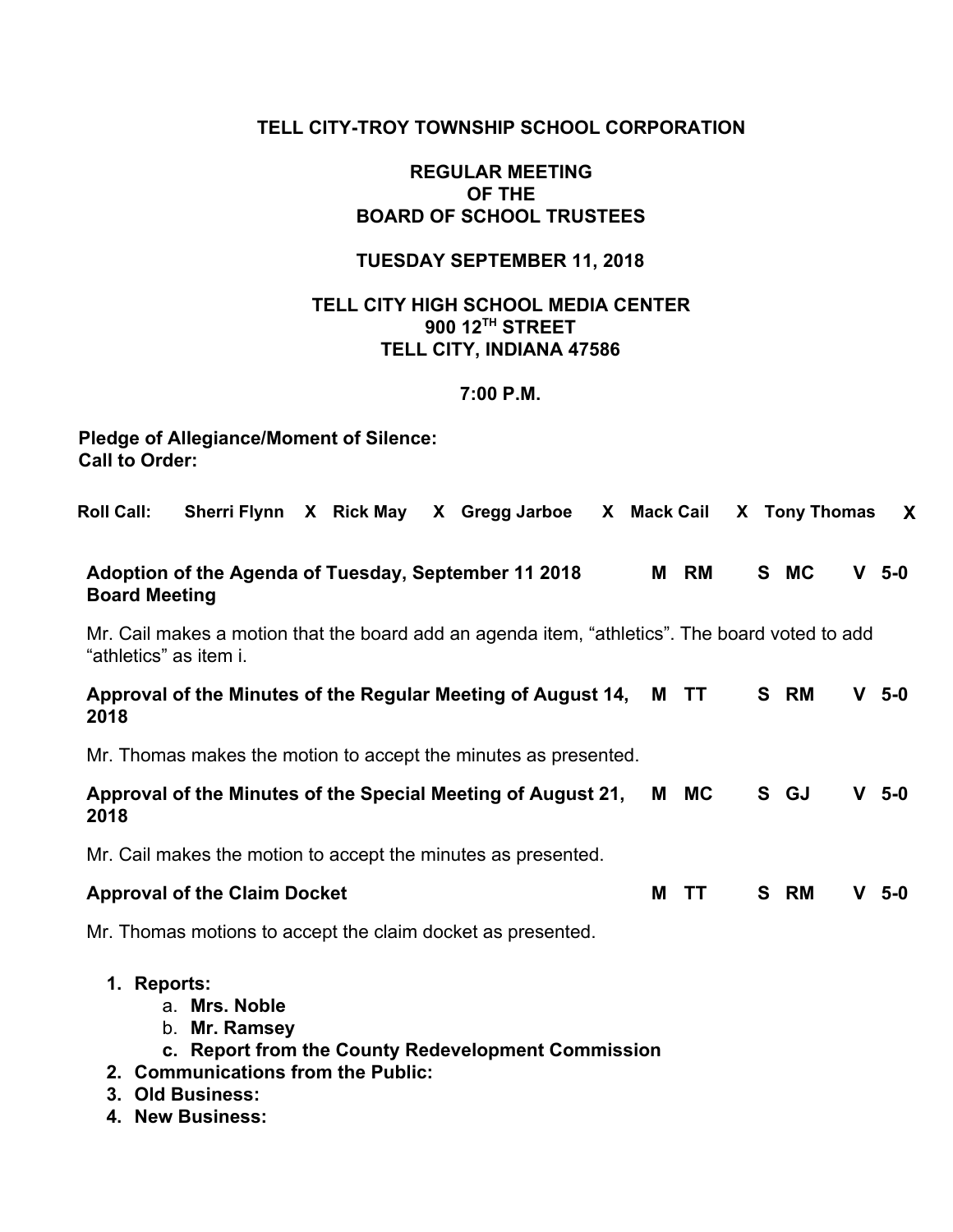### **a. Resignations and Retirements**

## **b. William Tell Elementary School M MC S RM V 5-0**

- 1. Homebound Instructor
- 2. Student Council Sponsor
- 3. Science Bowl Coach

Mr. Cail makes the motion to accept the recommendations as a group.

# **c. Tell City Jr-Sr High School M RM S MC V 5-0**

- 1. 5.5 Hour Cafetera Employee
- 2. JSHS Maintenance Supervisor
- 3. Senior Sponsor
- 4. Junior Sponsor
- 5. Junior Sponsor
- 6. Yearbook Sponsor
- 7. Technology Education Maintenance

1. 5th Grade Boys Basketball Coach

4. Head Boys Golf Coach

2. Volunteer Assistant Boys Soccer Coach 3. Volunteer Assistant Boys Golf Coach

8. Pep Club Sponsor

- 1. Greg Hollinden
- 2. Sarah Reid
- 3. Sarah Reid

- 1. Melissa Glenn
- 2. Jake Lepper
- 3. Amy Kehl
- 4. Kelly Hollinden
- 5. Katie Weyer
- 6. Jana Kuric
- 7. Gina Anderson
- 8. Katie Weyer

Melissa Glenn and Jake Lepper have background checks (included). All other recommendations are current corporation employees. Mr. May motions to accept the recommendations as a group.

| d. Athletics | MC S GJ | $V$ 5-0 |  |
|--------------|---------|---------|--|
|              |         |         |  |

- 1. Keith James
	- 2. Bob Kreilein
		- 3. Laura Noble
		-

Keith's background check was presented to the board prior to the meeting. Bob is currently on staff. Wes Noble's background check is in process. Motion is to accept the recommendations as a group.

## **e. IAPSS Fall District Meeting M MC S RM V 5-0**

To be held 9:00 AM on 10-18-18 at the Huntingburg Event Center. I am unable to attend. Mrs. Flynn asks if anyone is interested in attending. Mr. Thomas questions the format and value of attending. Mrs. Flynn asks if there is a motion, Mr. Cail makes the motion to allow members to attend if they like.

# **f. Board Policy Updates: Second Reading M GJ S RM V 5-0**

Policy 1422 - Nondiscrimination and Equal Employment Opportunity – Revised Policy 1662 - Anti-Harassment – Revised Policy 2260 - Nondiscrimination and Access to Equal Educational Opportunity – Revised Policy 3122 – Nondiscrimination and Equal Employment Opportunity – Revised

- 
- 
- - 4. Wes Noble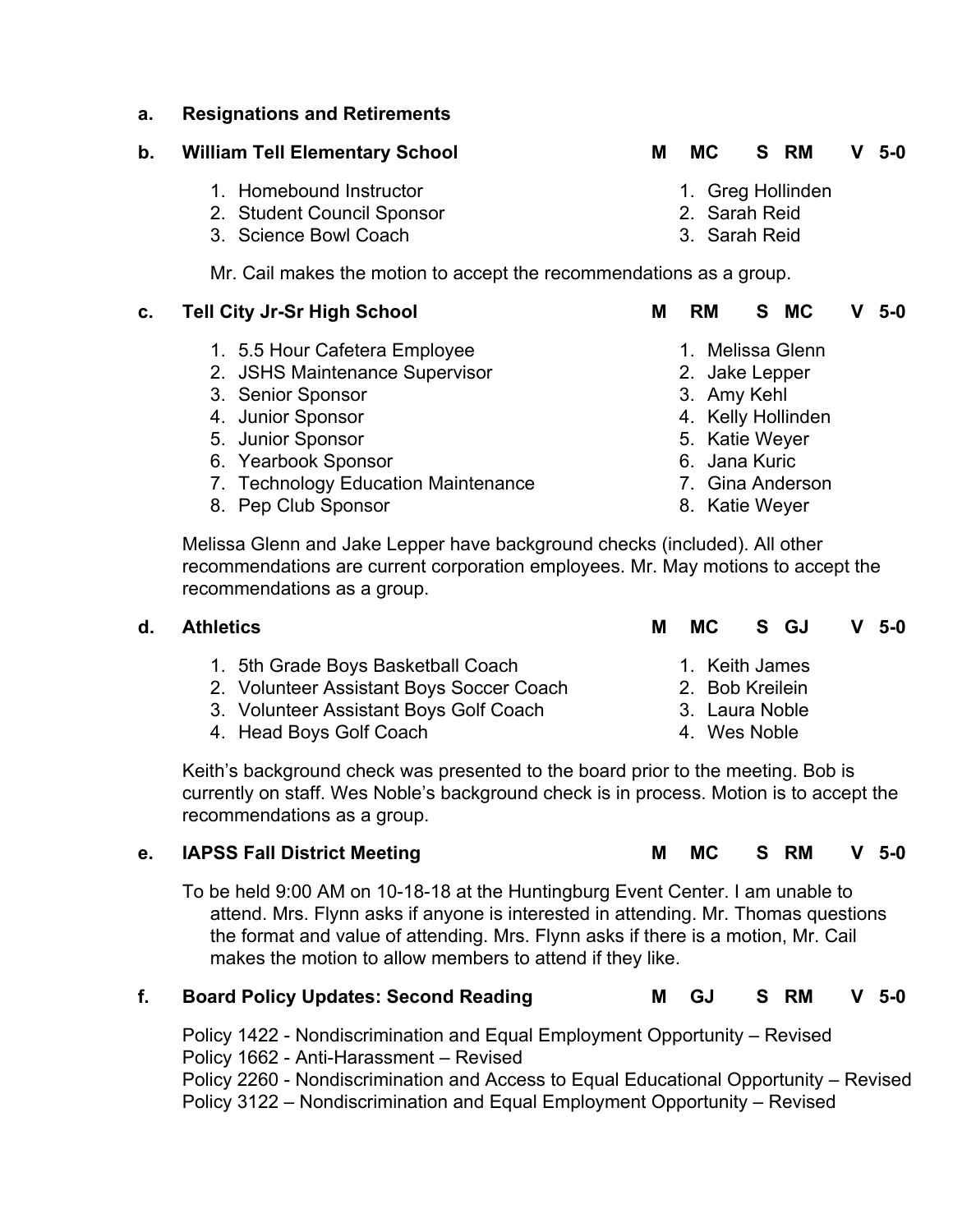Policy 3362 - Anti-Harassment – Revised Policy 4122 – Nondiscrimination and Equal Employment Opportunity – Revised Policy 4362 - Anti-Harassment – Revised Policy 5517 - Anti-Harassment – Revised Form 5630.01F1 – Seclusion and Restraint Incident Form - New

Since the first read at the August 2018 board meeting, the following changes have been suggested:

Anti-Harassment: 1662, 3362, 4362, 5517 P. 11 redundant language removed. All policies Policy 3362 only: Selected "may" page 7 Policy 4362 redundant language on P. 12 Policy 5517 redundant language on P. 10 Policy 5517- corrected order of policy for OCD purposes Nondiscrimination: 1422, 3122, 4122 Added language, page 7 to reflect all policies involved in records retention. PCD (7530.02) Selected options that only calls and email are acceptable on mobile devices, and language to correspond with that selection. AG 8315- selected minimum requirements for this provision.

The policies were reviewed, only policies that had changed since first read were discussed. Mr. Jarboe motions to approve the policies as presented.

## **g. Surplus Computer Equipment M MC S TT V 5-0**

| <b>Device</b><br>HP Satellite Server D315H3902290X0<br>Tangent Computer C129101006<br>Tangent Computer C129101005<br>Tangent Computer C11C291006<br>Dell Laptop CF2J9M1 | <b>Serial Number</b><br>Dell Backup Server 07KF7P-42940-34J-00EL-A03   | <b>Reason for Surplus</b><br>Replaced<br>No longer needed. Virtualized<br>Dead<br>Dead<br>Dead<br>No longer used. Win XP |
|-------------------------------------------------------------------------------------------------------------------------------------------------------------------------|------------------------------------------------------------------------|--------------------------------------------------------------------------------------------------------------------------|
|                                                                                                                                                                         |                                                                        |                                                                                                                          |
|                                                                                                                                                                         | PLTW Asus Laptop 24N0CV463333177<br>InFocus LCD Projector AZFB91800037 | Dead<br>Dead                                                                                                             |
| Dell Laptop 9F2J9M1                                                                                                                                                     | InFocus LCD Projector AZFB92100526                                     | Dead<br>No longer used. Win XP                                                                                           |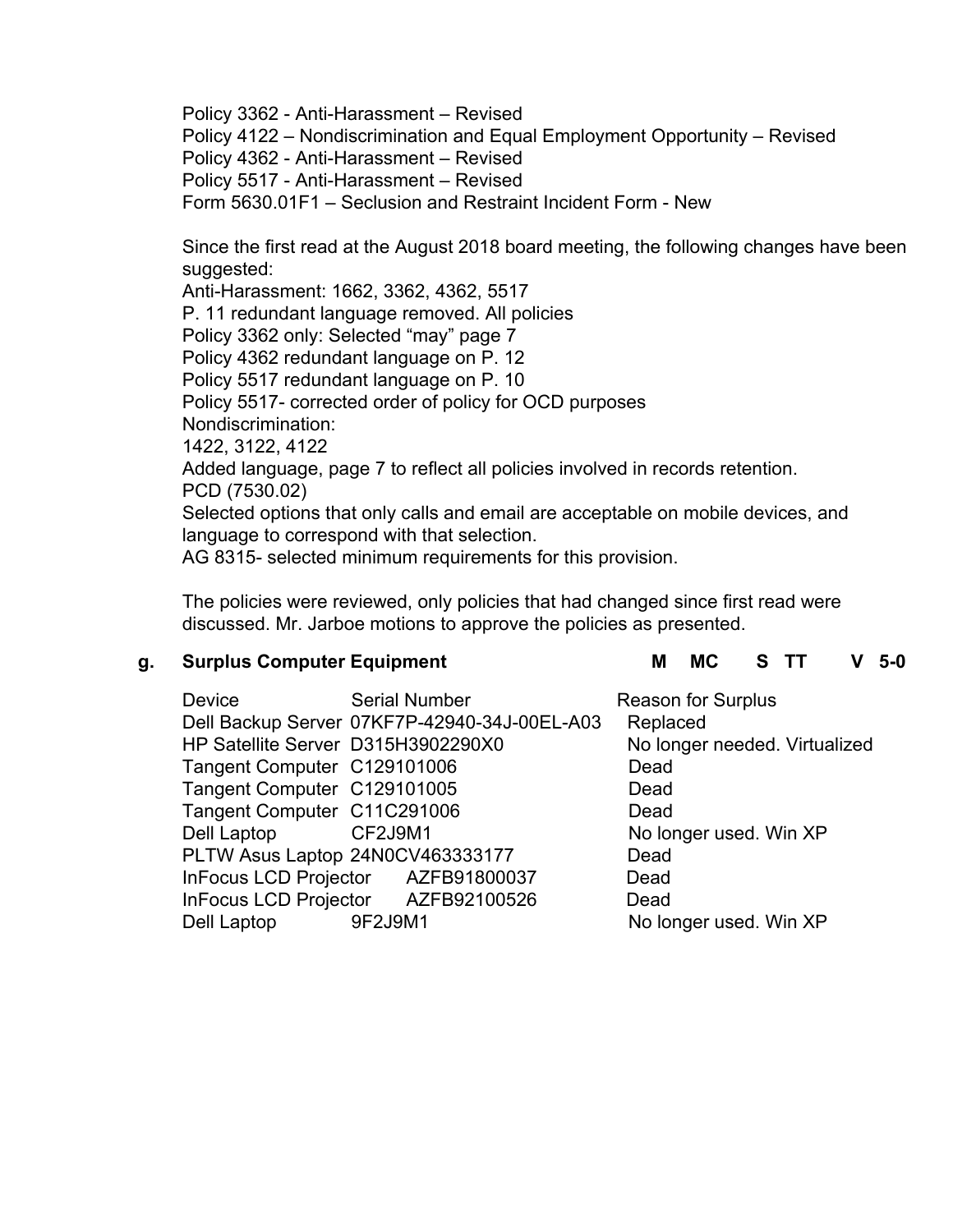

WTE Equipment Serial Number Tangent Computer C7610299 Tangent Computer C7610313 Tangent Computer P9914855 Tangent Computer C7810112 Tangent Computer C7610304 Tangent Computer C7610302 NU 17" monitor L711V07160110550 Epson PowerLite 97H VTFK6602041 Epson PowerLite 83+ projector KM3F020950L Epson PowerLite 83+ projector KM3F020953L Acer 17" monitor62500035843 Princeton 17" monitor TVVH3102020 Princeton 17" monitor TVVH3103348 Samsung 303C ChromeBook HY3A91KD734920 Samsung 303C ChromeBook HY3A91KD734606 Samsung 303C ChromeBook HY3A91JD701865 Samsung 303C ChromeBook HY3A91KD734545 Samsung 303C ChromeBook N/a

Mr. Cail motions to dispose of the equipment in an appropriate manner.

## **h. Annual Staff TER Rubric Review No Action**

Included in your packets was the evaluation rubrics for teachers, administrators, and the superintendent. This is an annual review, questions are welcome. A brief overview was provided. There were no questions, and no action on this item.

## **i. Athletics No Action**

Mr. Cail states he would like to review where are teams are and where they are going. He provided information that was generated in 2015, and states we need to look at a conference with schools similar to ours, and he would like new information. Do we